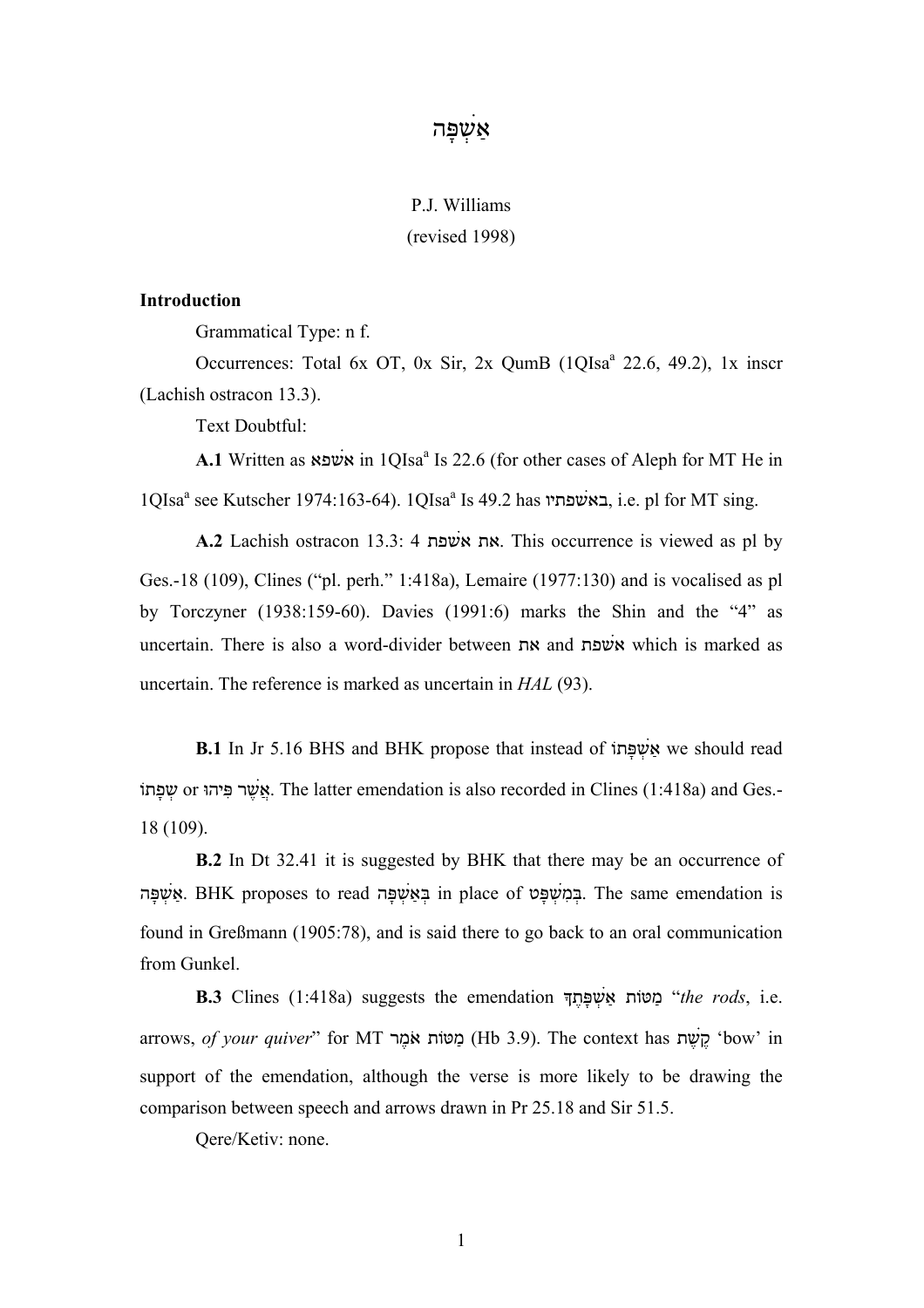#### **1. Root and Comparative Material**

A.1 פּאָשָפּה is the equivalent of Akk ispatu 'quiver' or 'bow case' (in CAD 7:257), Ug utpt, Eg is pt and Hurr is panti. Akk may be the source of the word in other languages. The following are explicitly said to be loanwords: Ug utpt by  $KB$  (95), Ellenbogen (1962:45), *HAL* (93); Eg ispt by Ehelolf (1923:46-47), Albright (1934:10), Ges.-18 (109), Ellenbogen (1962:45), *HAL* (109); Hurr ispanti by von Brandenstein (1939:58), CAD (7:257), *HAL* (93; see also Ellenbogen 1962:46, n. 3); Hebrew אָשָׁפּה by Ellenbogen (1962:45).

**A.2** Akk is patu is sometimes written with the gis or kus determinative preceding (*AHw*:397). The former is written before wooden objects, and the latter before leather objects.

**A.3** Ehelolf (1923:46-47) says that Akk is patu comes ultimately from Sum and gives an etymology. According to him the word used originally to refer to the bow case, before it developed to be used of an arrow case. Ellenbogen (1962:46) offers an alternative Sum etymology of Akk is patu.

**A.4** Hoch (1994:40-41) gives the various Hieroglyphic spellings of the Eg word through the 18th-20th dynasties. He holds that the word is probably not of Semitic origin, though it has come to Eg through Semitic, and the Eg form resembles Hebrew פּאָשָׁפָּה more than it does the Ug or Akk forms.

**B.1** Lawson Younger (1997:566) incorrectly reads *HAL* or Albright (1934) and says that Albright derived אַשָּׁפָּה from Eg 'sp't.

#### **2. Formal Characteristics**

**A.1** Whatever its ultimate etymology, פּהָשְ \$אַ now has the structure *qatl-h*.

#### **B.1** [nil]

### **3. Syntagmatics**

**A.1** Subj נהֶרְתִּ) Jb 39.23). The meaning of this verb is not clear. BDB (943) suggests that \*נהָרָ' rattle' is onomatopoeic. *HAL* (1162) gives it as "klirren". 11QtgJob uses יתלה from the verb to "hang up".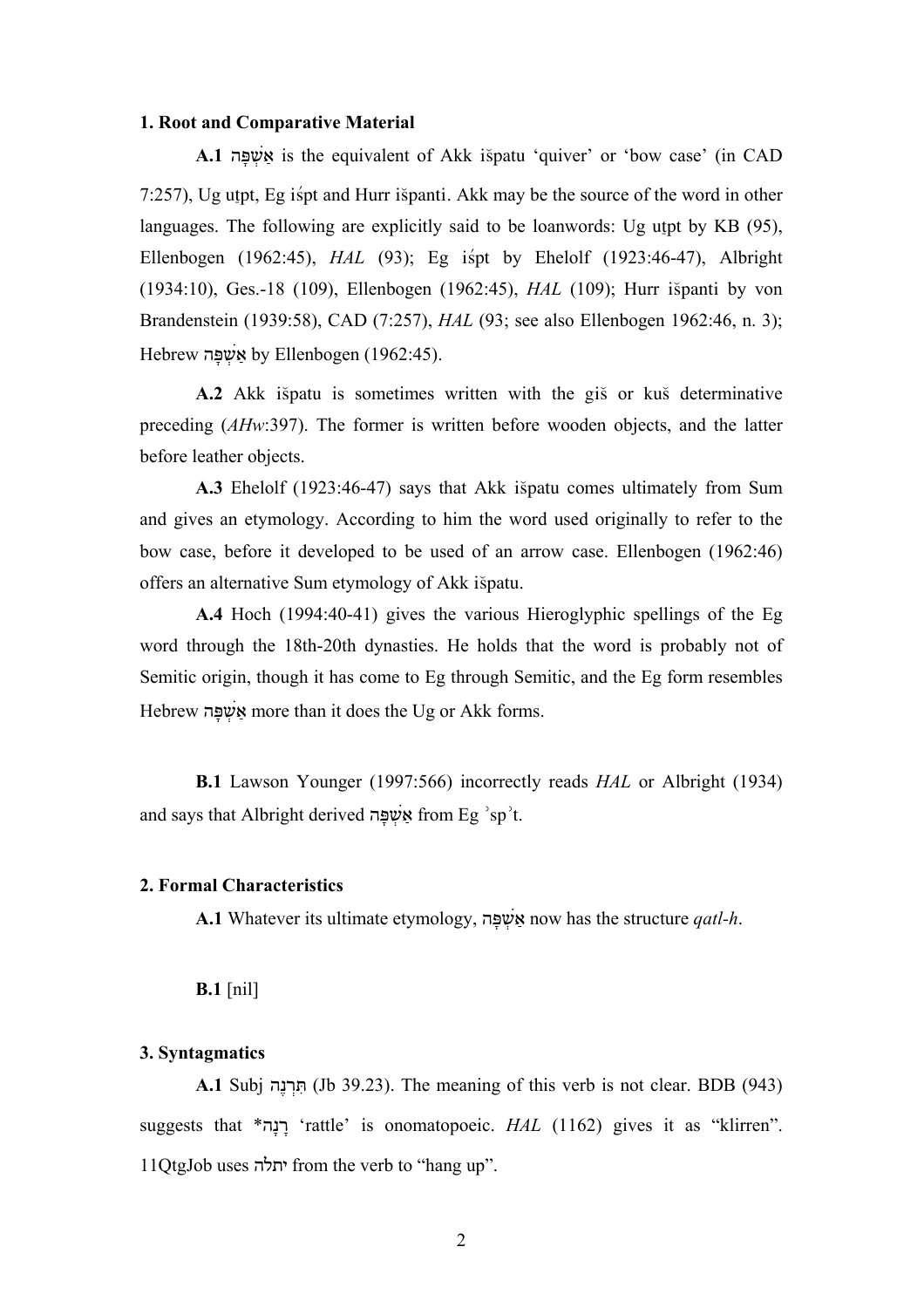**A.2** Obj שאָנָ) Is 22.6), מלא piel (Ps 127.5).

**A.3** nomen rectum of ניֵבְּ) La 3.13).

**B.1** [nil]

## **4. Versions**

**A.1** LXX Is 49.2 φαρέτρα. In pl in Is 22.6 since sentence changed from sing "and Elam took up the quiver" to pl οι δε  $\lambda$ ιλαμίται έλαβον φαρέτρας. LXX Jb 39.23 reads only: ἐπ' αὐτῷ γαυριῷ τόξον καὶ μάχαιρα. Similarly with Jr 5.16 first half of verse is omitted and whole verse reads πάντες ἰσχυροί. Janzen (1973:97, 117) explains short LXX reading in Jr 5.16 as haplography. LXX La 3.13 has removed MT's metaphor by translating "he brought into my kidneys the sons of his quiver" as εἰσήγαγεν τοῖς νεφροῖς µου ἰοὺς φαρέτρας αὐτοῦ "he brought into my kidneys the arrows of his quiver". LXX Ps 127.5 reads µακάριος ἄνθρωπος ὃς πληρώσει τὴν ἐπιθυµίαν αὐτοῦ ἐξ αὐτῶν "happy is the man who fills his desire from them". Translation of שְׁאֵף by "desire" may link it with the verb שָׁאַף 'pant' or 'long for'. The translation may have been caused by a failure to recognize the metaphor being used. Compare also Tg.

**A.2** Ps 127.5 Aq, Sym, Thd φαρέτρα 'quiver'.

**A.3** Pesh Jb 39.23, Ps 127.5, Is 22.6, 49.2 qtrq<sup>3</sup> 'quiver'. In Is 22.6 with *seyame* (pl marker) in manuscript 7a1 and probably in 12a1. La 3.13 reads <sup>16</sup>] bkwlyty g<sup>2</sup>rwhy "he made his arrows enter into my kidneys". This understands בּנֵי אַ to mean "his arrows". Pesh Jr 5.16 (7a1) reads: ggrth 'yk qbr' ptyhn. McKane (1986:124) thinks that Pesh Jr 5.16 has used ggrth "their throats" assimilating to Pesh Ps 5.10, which reads w'yk qbr' ptyh' ggrthwn. Pesh Jr 5.16 does not therefore attest a non-Masoretic Vorlage.

**A.4** Tg Is 22.6 uses זין' weapons' or 'armour'. Tg Jb 39.23 (Díez Merino 1984) like Is 22.6 has זינא. Tg Is 49.2, Jr 5.16 has אזנין בית and אזיניה בית respectively. The second word of these phrases, "weapons" or "armour", is cognate with זין. In this phrase it may have become specialised to mean "quiver" (Jastrow:37). Tg La 3.13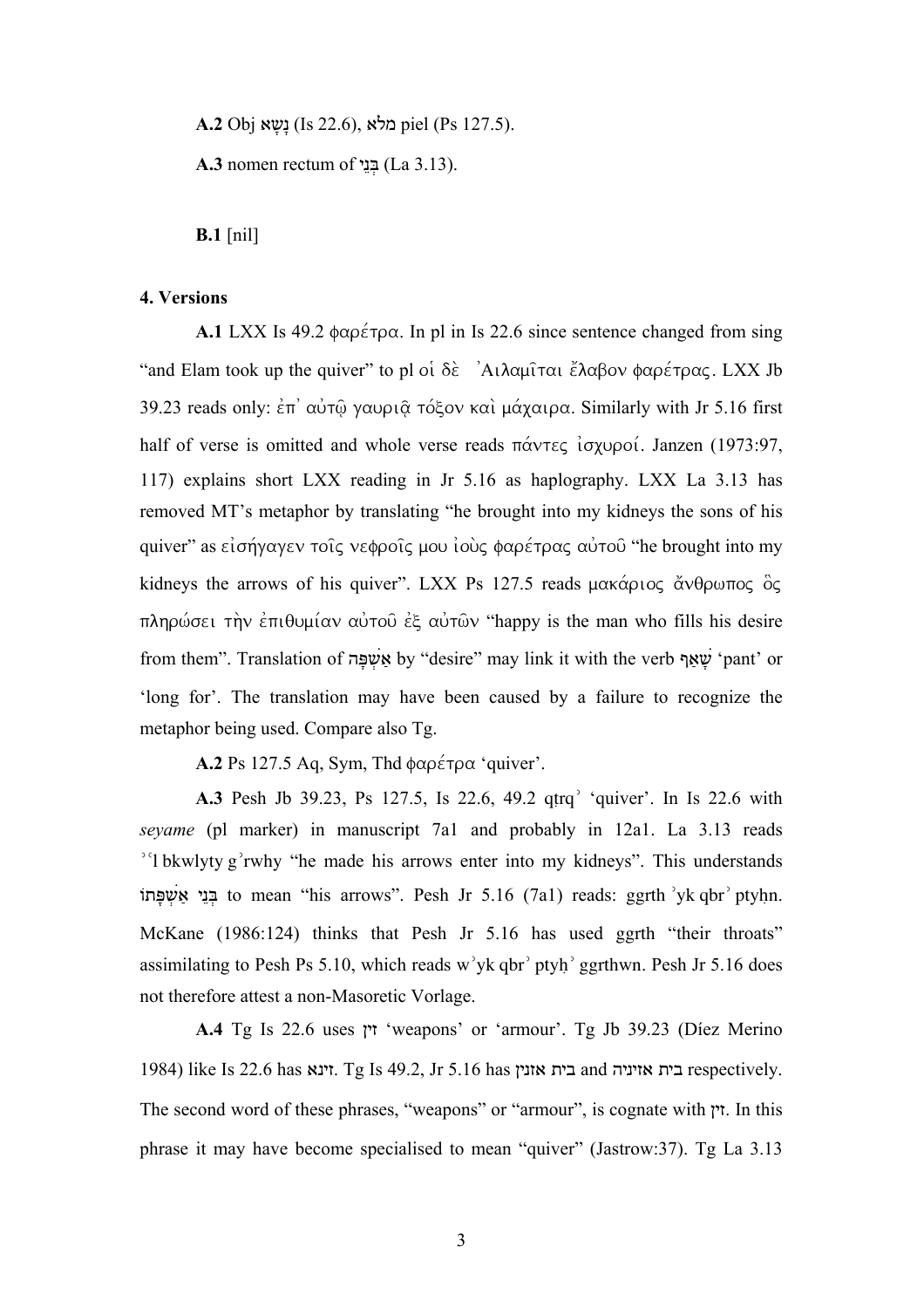explains metaphor of MT using the phrase גירי תיקיה "the arrows of his quiver" to represent בּנֵי אַשִׁפּתּוֹ (1982 Eg Ps 127.5 (Díez Merino 1982) בּנֵי school" is clearly interpretative.

 means here \$שלט .עלוהי יתלה \$שלט \$שנן ונזך וחרף סיף 39.23: Jb at QtgJob11 **.5A** "bow case" or "quiver". See Sokoloff (1974:93) and Borger (1977:102-05).

**A.6** Vg always has *pharetra* 'quiver', except Ps 127.5 iuxta LXX which uses *desiderium* 'desire'. In La 3.13 Vg translates פּתוָֹשְ \$אַ ניֵבְּ by *filias pharetrae suae* "the daughters of his quiver". The reason for the feminine, "daughters", is uncertain.

**B.1** 11QtgJob at Jb 39.23 שלט\$ was translated by French "lance" (van der Ploeg and van der Woude 1971). This meaning is rejected by Borger (1977:102-05), and seems without warrant.

## **5. Lexical/Semantic Field(s)**

**A.1** פּהָשְ \$אַ is in the semantic field of military equipment, and is accoutrement to offensive weapons. It may also be viewed as part of the semantic field of archery. In Is 49.2, Ps 127.5 and La 3.13 אֵשְׁפָּה is brought into close connection with חֵץ 'arrow'. The last two examples have חץֵ in the preceding verse. In La 3.12-13 there is a link between אָשְׁפָּה bow'. There is a looser contextual link between פּהָשָׁת in Is 22.6 and קֵשֶׁת in Is 22.3.

A.2 בְּנֵי אֲשָׁפָּתוֹ in the phrase בְּנִים La 

La 3.13), and in the context of Ps 127 (cf. ניֵבְּ עוּריםִ נְּהַ in v. 4). A looser connection may be made between the reference to eating up sons in Jr 5.17 and the use of אַ in Jr 5.16.

## **B.1** [nil]

#### **6. Exegesis**

**A.1** On Is 22.6 Wildberger (1978:819) says "Ps 127.5 spricht bildhaft vom Füllen des Köchers, man erwartet also, daß hier von seinem Entleeren gesprochen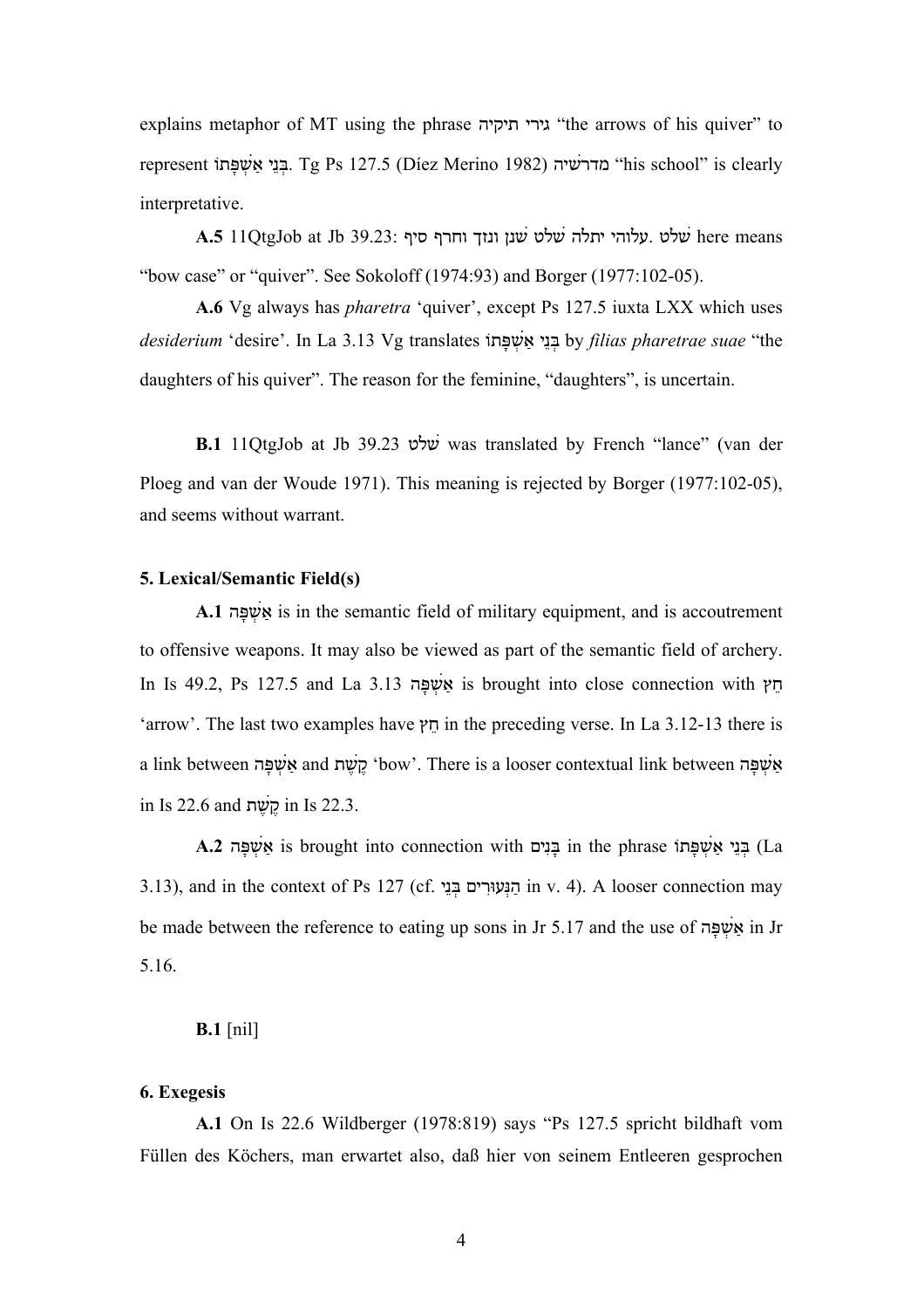würde...Aber wenn man den Köcher aufhebt, geschieht das ja auch, um Pfeile herauszunehmen."

A.2 In Jr 5.16 an פּאָשְׁפָּה is likened to an open grave although it is not directly an instrument of death, nor is its orifice expansive. The simile may be used because the quiver is the source of numerous deadly arrows. Thus Craigie, Kelley & Drinkard (1991:90) translate, "Its quiver is like an open grave; all within it are warriors."

**A.3** The general military context of the Lachish ostraca favours the view that פּהָשְ \$אַ is found there. It may be a list of equipment. The possible use of the sign "4" immediately after אשׁפת may also indicate that it is a pl.

**B.1** [nil]

#### **7. Conclusion**

Given the parallels in other languages, the versional renderings, and the military contexts of its use, the meaning of אֲשֶׁפָּה as "quiver" seems secure. It is possible, however, that bows and arrows were kept in the same case in some periods, and therefore, since in Akk is patu also has the less common meaning of "bow case", the possibility that this is the meaning in some Hebrew occurrences should not be ruled out.

## **Bibliography**

- Albright, W.F. 1934. *The Vocalization of the Egyptian Syllabic Orthography*. American Oriental Series 5, American Oriental Society. New Haven, Connecticut.
- Borger, R. 1977. Hiob 39.23 nach dem Qumran-Targum. *VT* 27: 102-05.
- Brandenstein, C.-G. von. 1939. Ein arisches und ein semitisches Lehnwort im Churrischen. *Archiv für Orientforschung* 13:58-62.
- Craigie, P.C., P.H. Kelley & J.F. Drinkard, Jr. 1991. Commentary on *Jeremiah 1-25* (WBC). Waco, Texas.
- Davies, G.I. 1991. *Ancient Hebrew Inscriptions: Corpus and Concordance*. Cambridge.
- Díez Merino, L. 1982. *Targum de Salmos: Edición Príncipe del Ms. Villa-Amil n. 5 de Alfonso de Zamora*. Madrid.